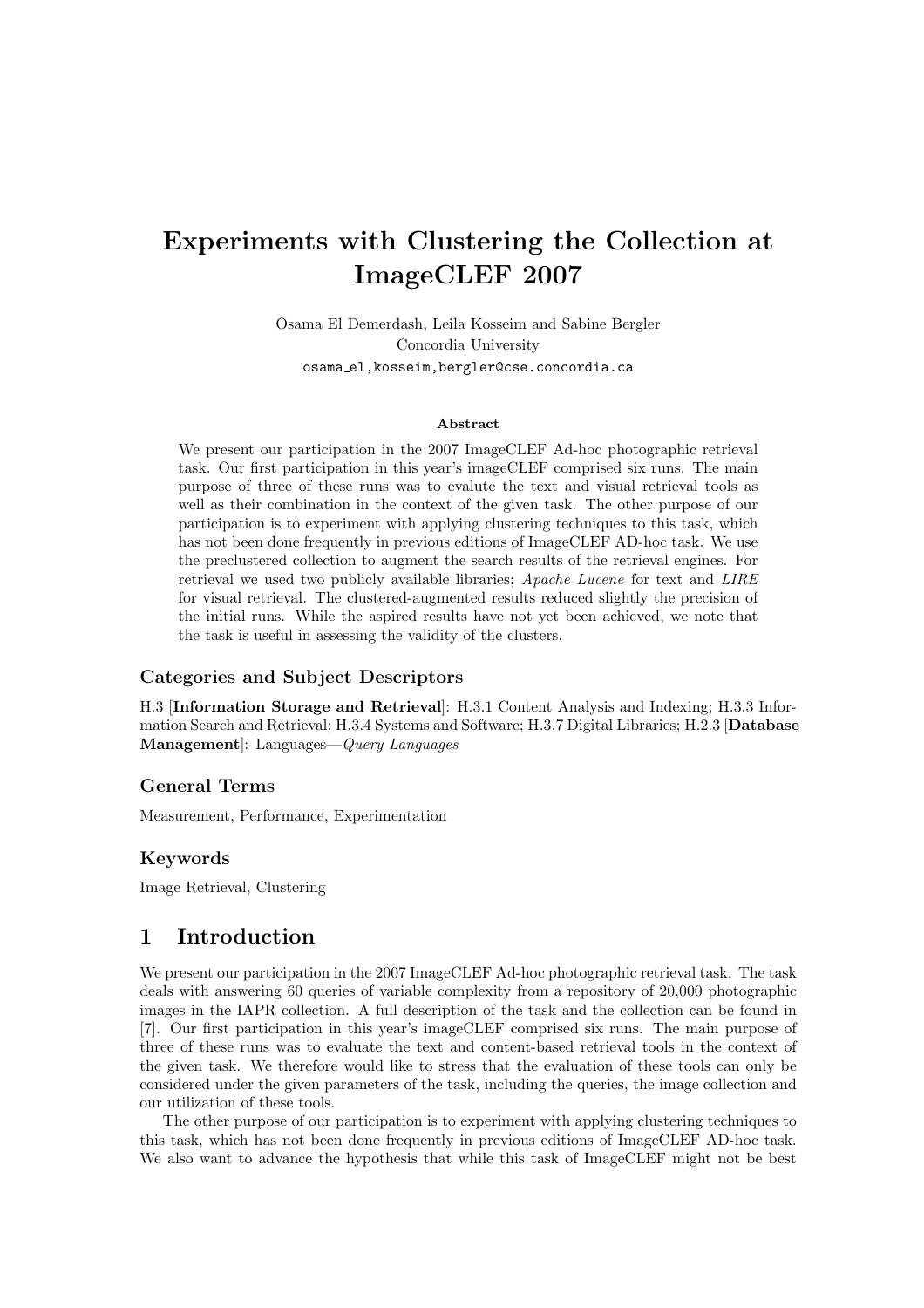suited for the evaluation of interactive methods (despite the designation of runs as Manual/Auto), it could still be useful in the evaluation of certain aspects of such methods such as the validity of the initial clusters in our case.

# 2 Related Work

Clustering, as an unsupervised machine learning mechanism, has rarely been investigated within the context of the ImageCLEF Ad-hoc Retrieval task. This could be due to that clustering methods lend themselves more readily to interactive tasks and iterative retrieval. In the IR field, Clustering has been experimented with extensively [10]. Its different applications involve clustering the whole data collection, part of it or the search results. In [11], images are clustered using labels from the surrounding HTML text. [3] applied clustering to content-based image retrieval using the Normalized Cut (NCut) algorithm under a graph representation. Another spectral clustering algorithm Locality Preserving Clustering (LPC) was introduced in [12] and found to be more efficient than NCut for image data.

# 3 Resources

For retrieval we used two publicly available libraries; *Apache Lucene* for text and *LIRE* for visual retrieval. Since our runs involved only English/English and Visual queries we did not make use of any translation tools.

# 3.1 Text Retrieval

For text retrieval we used the Apache Lucene engine [6] which implements a TF-IDF paradigm. Stop-words were removed and the data was indexed as field data retaining only the title, notes and location fields all of which were concatenated into one field. This helped reduce the size of the index, since our initial plan was to base the clustering on word-document cooccurence and document-document similarity matrices. The number of indexed terms is 7577 from the 20,000 English source documents. All text query terms were joined using the OR operator. We did not apply any further processing of text queries.

# 3.2 Content-based Retrieval

For visual retrieval, we employed v0.4 of the LIRE library which is part of the Emir/Caliph project [9] available under the Gnu GPL license. At the time of carrying out the experiments LIRE offered three indexing options from the MPEG-7 descriptors: ScalableColor, ColorLayout and EdgeHistogram (a fourth one, Auto Color Correlogram, has since been implemented). We used all three indices. The details of these descriptors can be found in [4]. Only the best 20 images of each visual query were used. The visual queries consisted of the three images provided as example results. Thus, a maximum of 60 image results from visual queries were used in the evaluation.

# 4 Clustering Methodology

Three of our runs utilized preclustering of the data collection to augment the result set of the retrieval engines. Although we intended in the beginning to cluster the results obtained from the text retrieval and content-based retrieval, we resorted to clustering the collection, given the small number of relevant results per query (compared to results from searching the WWW for example).

We employed a simple one-pass clustering algorithm which relied on forming clusters of the terms in the documents as they are processed. If a document's similarity to a cluster exceeded a certain threshold (N), this document and its new terms are added to the term/document cluster.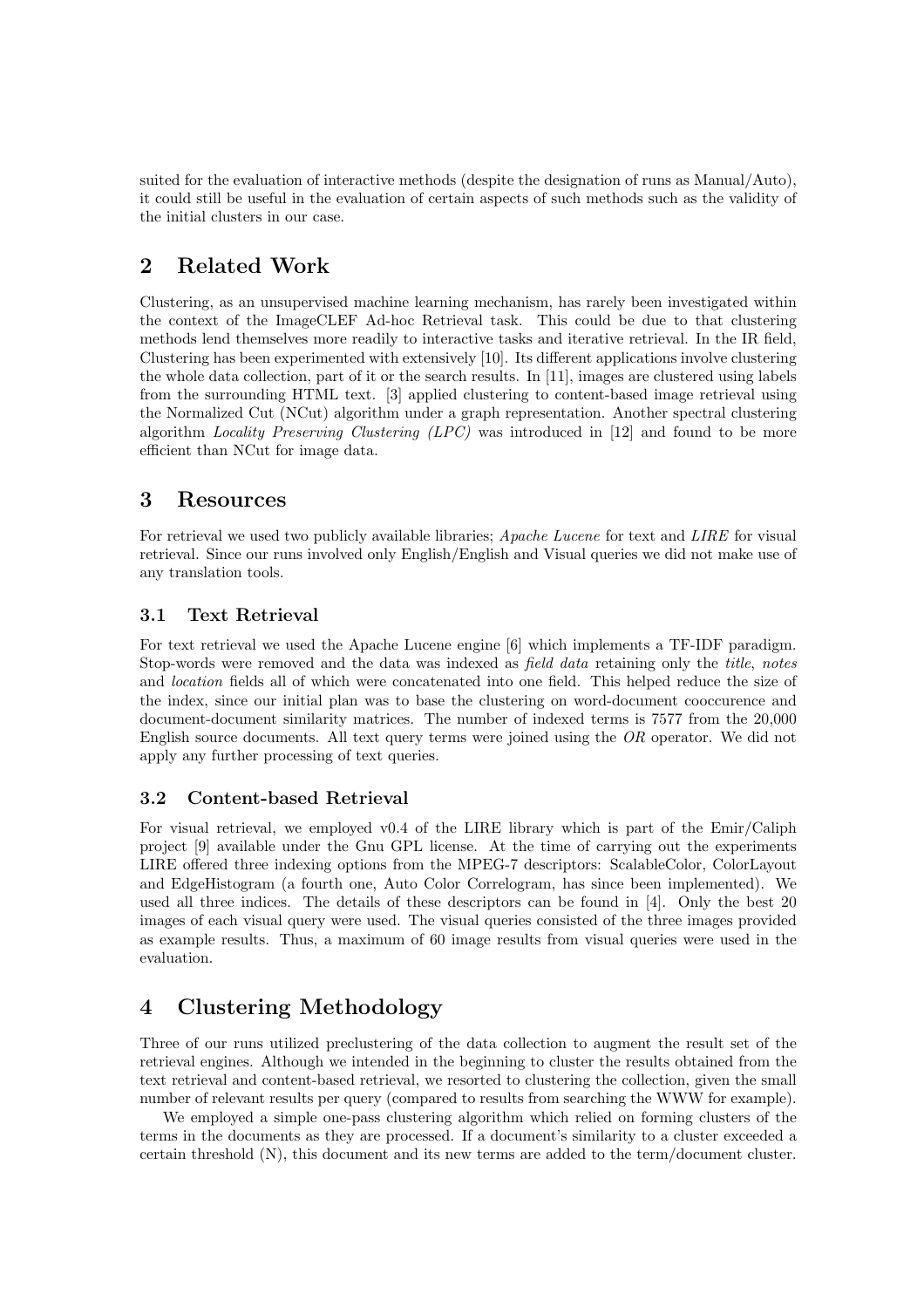If a document is not associated with any cluster, it is temporarily assigned its own, which is deleted in the end if no other documents are associated with it. Also clusters larger than size (S) were discarded. We did not however experiment with the parameters S and N and chose them with the little intuition we had about the data. The resulting clusters overlap and do not cover all documents.

For augmenting the results from the clusters, we searched the clusters for each result and whenever one was found we inserted the other members of the cluster at this position in the result set, taking care not to include duplicate results from different clusters.

### 5 Results and Analysis

Table 1 shows the results our runs obtained at ImageCLEF 2007. Our highest ranked run (clac-TXCB) is the one that combined results from Lucene (text retrieval) and LIRE (visual retrieval), getting a higher MAP as well as better performance on all other measures than the other runs. For this run we used a combined list of the results from both engines ranking common results highest on the list. The relatively lower GMAP that all our runs obtained reflects the fact that we did not employ any semantic processing of the queries. Our simple method of augmenting results from preclustered data resulted in slightly worse results in all three cases: text, visual and their combination. The main reason is that our clusters were less fine-grained than the requirements of the queries.

| Run ID             | Modality     | MAP P10 |        | $P_{20}$ | <b>P30</b> | <b>BPREF</b> | GMAP.  | REL RETR |
|--------------------|--------------|---------|--------|----------|------------|--------------|--------|----------|
| clacTXCB           | <b>MIXED</b> | 0.1667  | 0.2750 | 0.2333   | 0.2067     | 0.1599       | 0.0461 | 1763     |
| clacCLSTXCB        | <b>MIXED</b> | 0.1520  | 0.2550 | 0.2158   | 0.1939     | 0.1445       | 0.0397 | 1763     |
| clacTX             | <b>TEXT</b>  | 0.1355  | 0.2017 | 0.1642   | 0.1617     | 0.1231       | 0.0109 | 1555     |
| $_{\rm clacCLSTX}$ | TEXT         | 0.1334  | 0.1900 | 0.1575   | 0.1522     | 0.1205       | 0.0102 | 1556     |
| $_{\rm clacCB}$    | Visual       | 0.0298  | 0.1000 | 0.1000   | 0.1033     | 0.0584       | 0.0058 | 368      |
| clacCLSTCB         | <b>MIXED</b> | 0.0232  | 0.0817 | 0.0758   | 0.0722     | 0.0445       | 0.0038 | 386      |

Table 1: Results at ImageCLEF 2007

# 6 Conclusion and Future Work

We intend to experiment with clustering the result set as well as introducing query expansion and pseudo-relevance feedback. Our final target is clustering based on both text and visual features. There is very little evidence in the literature on clustering using both content-based and text-based features. [2] and [1] describe successive clustering applied on text features then image features. The textual features comprised a vision based text segment as well as the link information while the Color Texture Moments (CTM), a combined representation of color and texture were chosen for visual features.

The only research we came across in the literature combining simultaneously image and textual features were from Microsoft Research Asia in 2005. [8] and [5] both use co-clustering techniques

Our first participation at ImageCLEF was satisfactory in that we were able to evaluate the IR tools we chose ,as well as the validity of the initial clusters produced from a simple unsupervised clustering method. We understand however that this task is not most suited for evaluating iterative retrieval, especially when it comes to usability factors. We look forward to participating in future years.